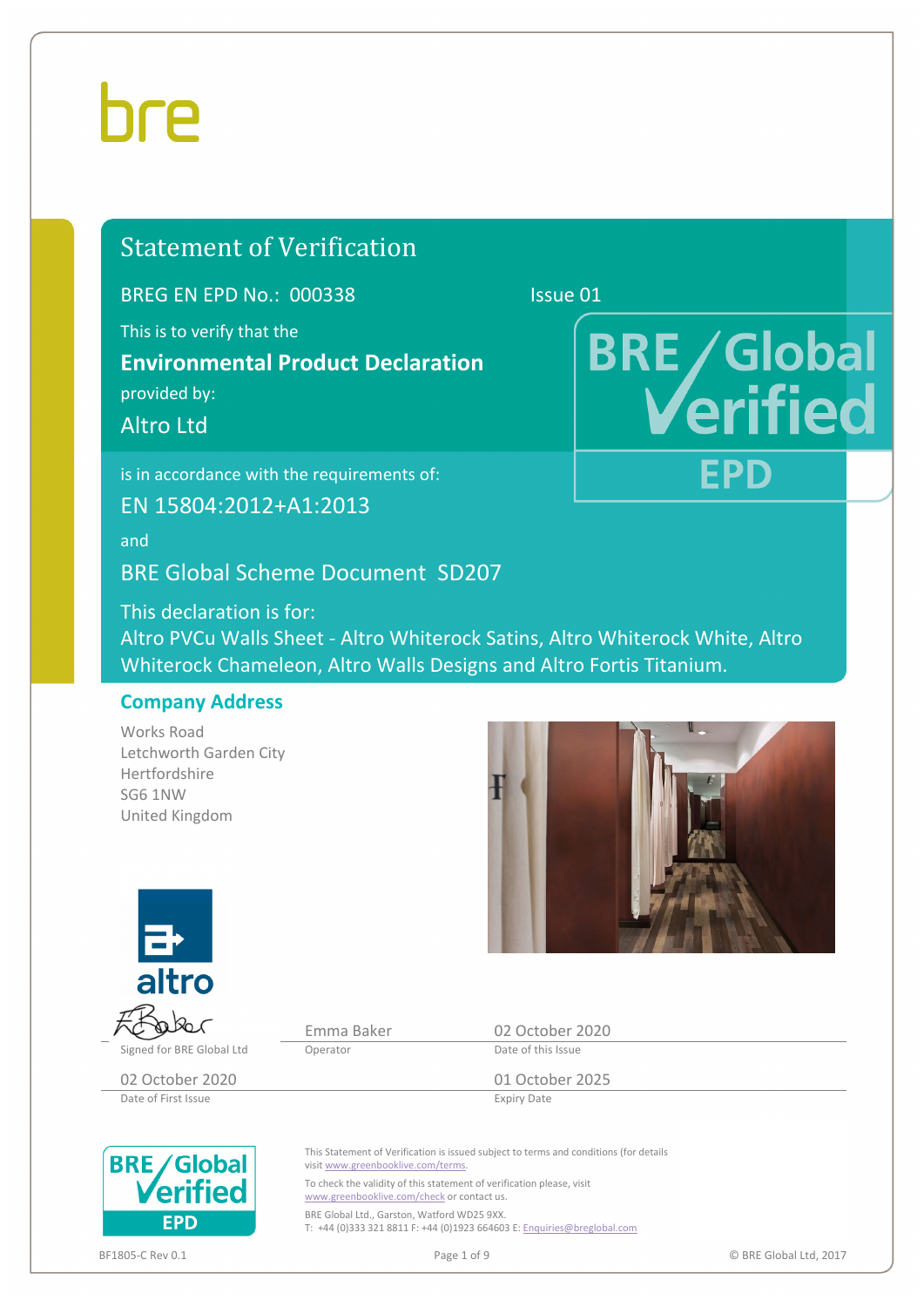# **Environmental Product Declaration**

# **EPD Number: 000338**

# **General Information**

| <b>EPD Programme Operator</b>                                                                                                                            | <b>Applicable Product Category Rules</b>                                                                                                                             |  |  |  |  |
|----------------------------------------------------------------------------------------------------------------------------------------------------------|----------------------------------------------------------------------------------------------------------------------------------------------------------------------|--|--|--|--|
| <b>BRE Global</b><br>Watford, Herts<br><b>WD25 9XX</b><br>United Kingdom                                                                                 | <b>BRE Environmental Profiles 2013 Product Category Rules</b><br>for Type III environmental product declaration of construction<br>products to EN 15804:2012+A1:2013 |  |  |  |  |
| <b>Commissioner of LCA study</b>                                                                                                                         | <b>LCA consultant/Tool</b>                                                                                                                                           |  |  |  |  |
| Altro Ltd<br>Works Road<br>Letchworth Garden City<br>Hertfordshire<br>SG6 1NW<br>United Kingdom                                                          | Andrew Dutfield / BRE LINA v2.0                                                                                                                                      |  |  |  |  |
| <b>Declared Unit</b>                                                                                                                                     | <b>Applicability/Coverage</b>                                                                                                                                        |  |  |  |  |
| 1kg of Altro Whiterock Satins, Altro Whiterock<br>White, Altro Whiterock Chameleon, Altro Walls<br>Designs and Altro Fortis Titanium PVCu Walls<br>Sheet | Manufacturer specific product                                                                                                                                        |  |  |  |  |
| <b>EPD Type</b>                                                                                                                                          | <b>Background database</b>                                                                                                                                           |  |  |  |  |
| Cradle to Gate                                                                                                                                           | ecoinvent v3.2                                                                                                                                                       |  |  |  |  |
|                                                                                                                                                          |                                                                                                                                                                      |  |  |  |  |
|                                                                                                                                                          | <b>Demonstration of Verification</b>                                                                                                                                 |  |  |  |  |
|                                                                                                                                                          | CEN standard EN 15804 serves as the core PCR <sup>a</sup>                                                                                                            |  |  |  |  |
| $\Box$ Internal                                                                                                                                          | Independent verification of the declaration and data according to EN ISO 14025:2010<br>$\boxtimes$ External                                                          |  |  |  |  |
|                                                                                                                                                          | (Where appropriate b) Third party verifier:<br>Nigel Jones                                                                                                           |  |  |  |  |
| a: Product category rules                                                                                                                                | b: Optional for business-to-business communication; mandatory for business-to-consumer communication (see EN ISO 14025:2010, 9.4)                                    |  |  |  |  |
|                                                                                                                                                          | <b>Comparability</b>                                                                                                                                                 |  |  |  |  |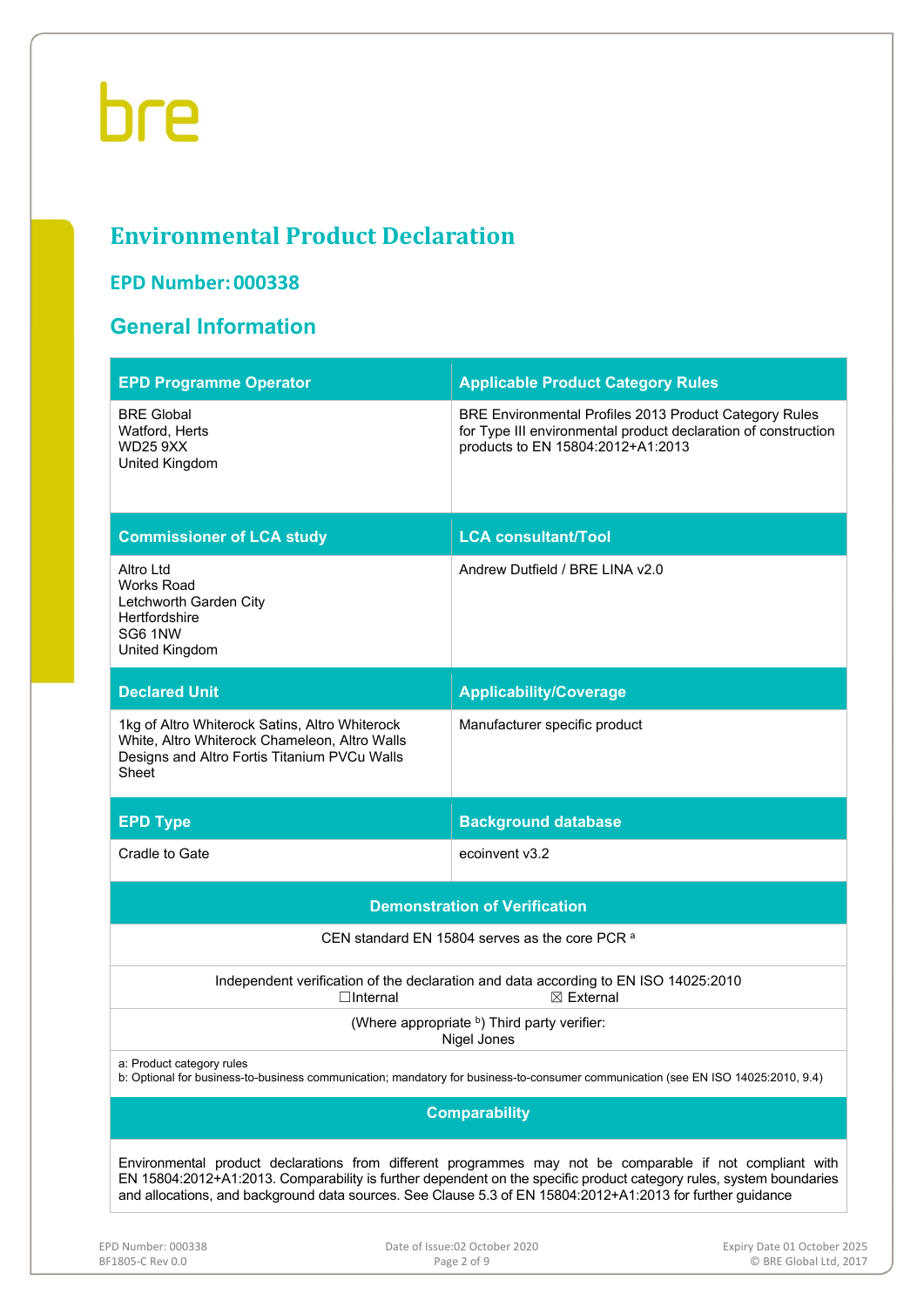# **Information modules covered**

|                                  |           |                |                      |                              |                                | Use stage   |           |                   |                          |                              |                          |                              |                |                     | <b>Benefits and</b><br>loads beyond |  |                                                           |
|----------------------------------|-----------|----------------|----------------------|------------------------------|--------------------------------|-------------|-----------|-------------------|--------------------------|------------------------------|--------------------------|------------------------------|----------------|---------------------|-------------------------------------|--|-----------------------------------------------------------|
|                                  | Product   |                | Construction         |                              | Related to the building fabric |             |           | <b>Related to</b> | the building             |                              |                          |                              | End-of-life    |                     |                                     |  |                                                           |
| A <sub>1</sub>                   | A2        | A <sub>3</sub> | A <sub>4</sub>       | A <sub>5</sub>               | <b>B1</b>                      | <b>B2</b>   | <b>B3</b> | <b>B4</b>         | <b>B5</b>                | <b>B6</b>                    | <b>B7</b>                | C <sub>1</sub>               | C <sub>2</sub> | C <sub>3</sub>      | C <sub>4</sub>                      |  | D                                                         |
| <b>Addns</b><br>materials<br>Raw | Transport | Manufacturing  | site<br>Transport to | Construction<br>Installation | 9se                            | Maintenance | Repair    | Replacement       | Refurbishment            | energy<br>Operational<br>use | Operational water<br>use | Deconstruction<br>demolition | Transport      | processing<br>Waste | Disposal                            |  | Recovery<br>cycling<br>൙<br>potential<br>Reuse,<br>and/or |
| ☑                                | ☑         | ☑              | ⊏                    | $\Box$                       | $\overline{\phantom{0}}$       | ⊏           | $\Box$    | $\Box$            | $\overline{\phantom{0}}$ | $\Box$                       | $\Box$                   | ⊏                            |                | Г                   | П                                   |  | П                                                         |

Note: Ticks indicate the Information Modules declared.

### **Manufacturing site**

1 manufacturing site in Germany

# **Construction Product**

### **Product Description**

u-PVC Wall cladding and wall protection solution

# **Technical Information**

| <b>Property</b>                                      | <b>Value, Unit (Whiterock)</b> |
|------------------------------------------------------|--------------------------------|
| Thickness (EN 428)                                   | $2.5 \text{ mm}$               |
| Density (DIN EN ISO 1183)                            | 1.43-1.46 kg/m <sup>3</sup>    |
| Tensile E-Modulus (ISO 527 - 50mm/min)               | 2950 Mpa                       |
| Impact Resistance (Charpy) (ISO 179/1eU              | $o.B$ kj/m <sup>2</sup>        |
| Notched Impact Resistance (Charpy) (ISO<br>179/1eA)  | 9.0-10.6 kj/m <sup>2</sup>     |
| Tensile Strength (ISO 527 - 50mm/min)                | 52 Mpa                         |
| Flexural Strength (ISO 178 - 2mm/min)                | 68-72 Mpa                      |
| Flexural E-Modulus (ISO 178 - 2mm/min)               | 2700 Mpa                       |
| Shore-Hardness (ISO 868)                             | 76 D                           |
| Coefficient of Expansion (DIN 53 752)                | $0.07$ mm/mK                   |
| Compressive Strength (DIN 53 421)                    | 68 $N/mm2$                     |
| Vicat-Softening Point (ISO 306-B50)                  | 72-74 degC                     |
| Heat Distortion Temperature (ISO 75-2 (1.8)<br>Mpa)) | 60 degC                        |
| Water Absorption (ISO 62 - after 216h)               | 0.1%                           |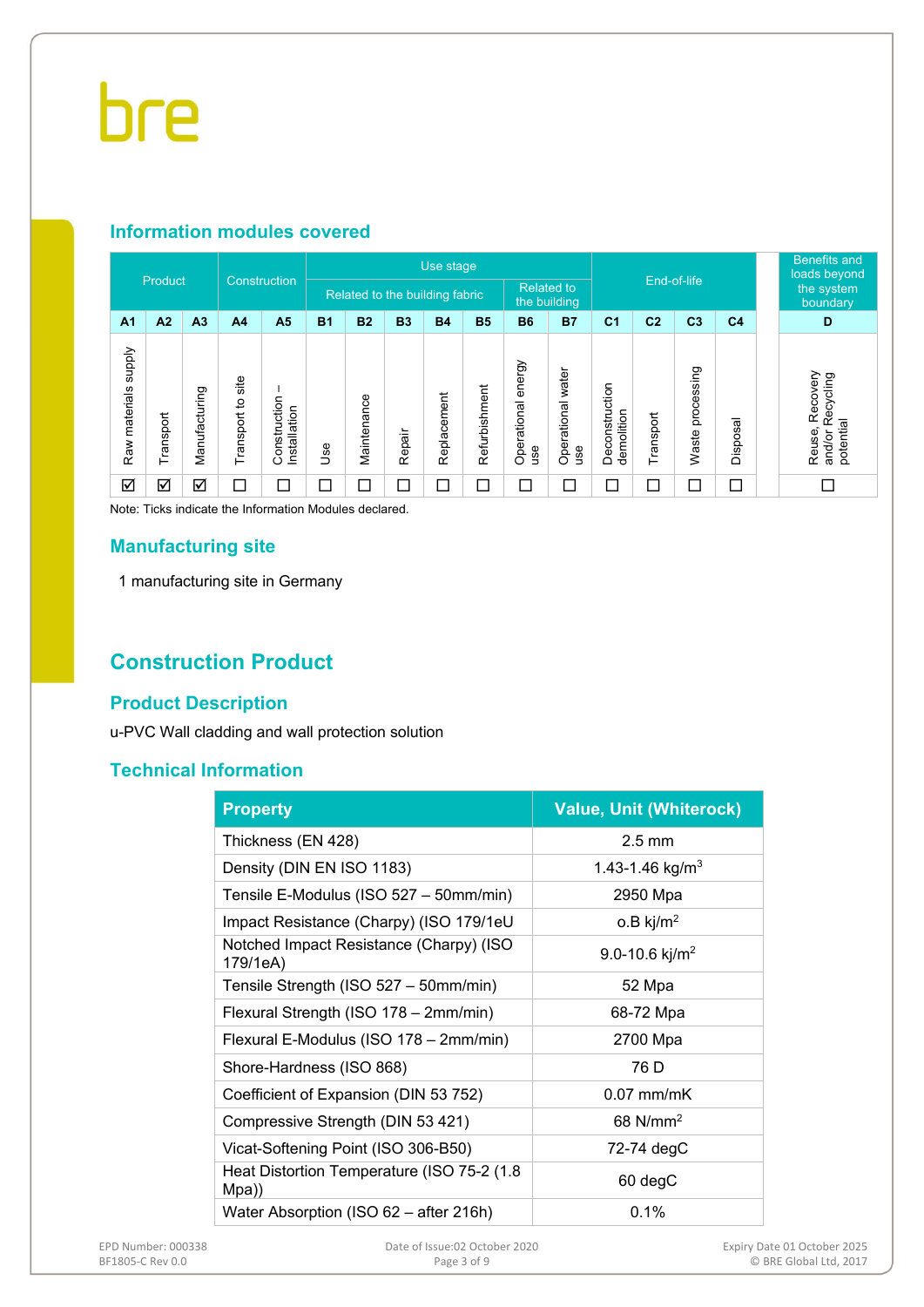| <b>Property</b>                         | <b>Value, Unit (Whiterock)</b> |
|-----------------------------------------|--------------------------------|
| Thermal Conductivity (DIN 52 612)       | $0.16$ W/mK                    |
| Surface resistance ROE (DIN IEC 60 167) | n/a                            |
| Dielectric strength RD (DIN IEC 60093)  | n/a                            |
| Dielectric breakdown (DIN IEC 60243-1)  | n/a                            |
| Dielectric constant (DIN 53 483)        | n/a                            |

# **Main Product Contents**

| <b>Material/Chemical Input</b>      | Mass $(\%)$ |
|-------------------------------------|-------------|
| <b>PVC</b>                          | 80.5        |
| Chalk                               | 4.6         |
| Modifier/ Processing aid/ Lubricant | 11.8        |
| Titanium dioxide                    | 3.1         |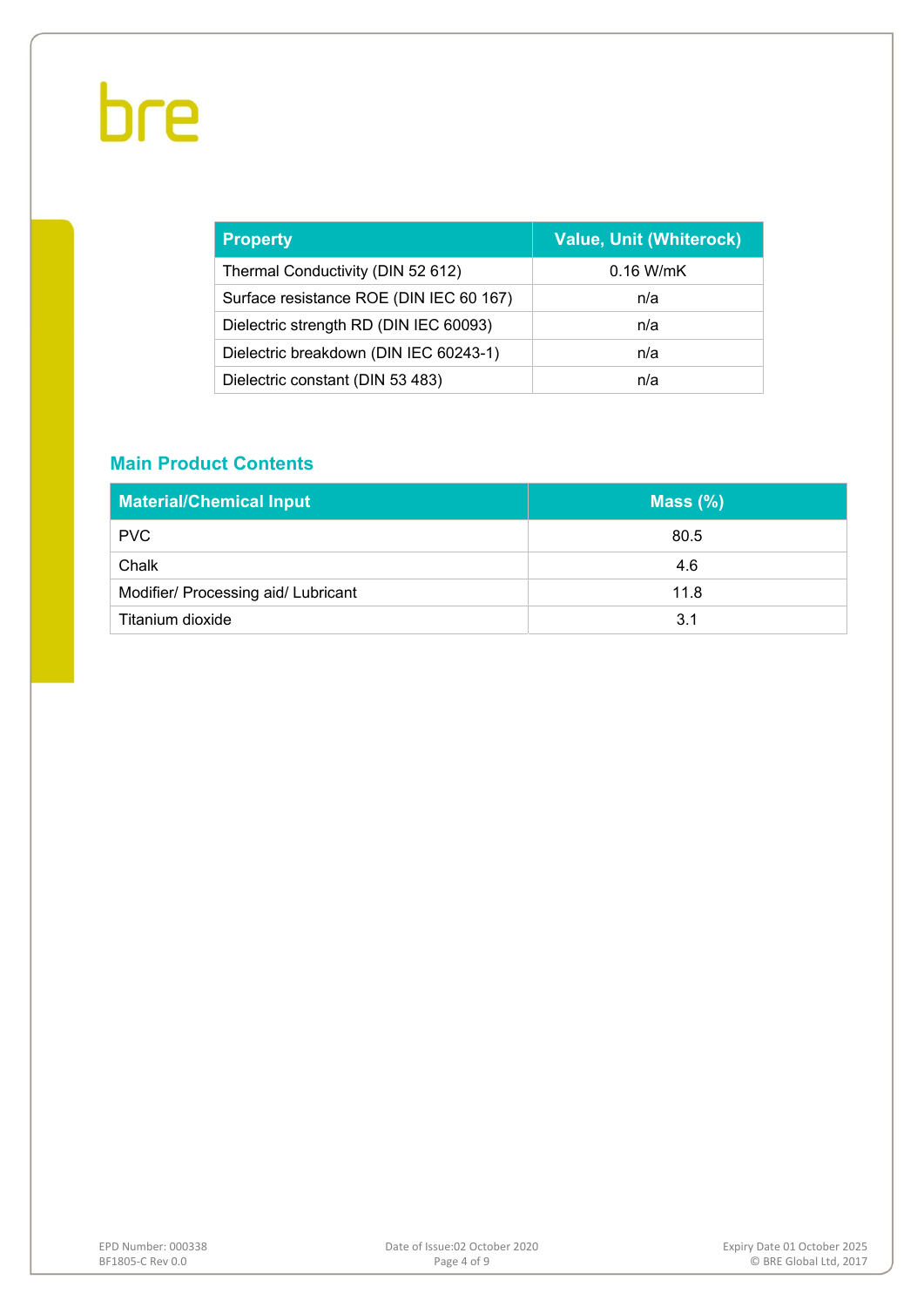## **Manufacturing Process**

Altro sheets are produced with u-PVC extrusion line with calender rolls and cooled down by ambient air on roller table. Raw materials are mixed on site.



## **Process flow diagram**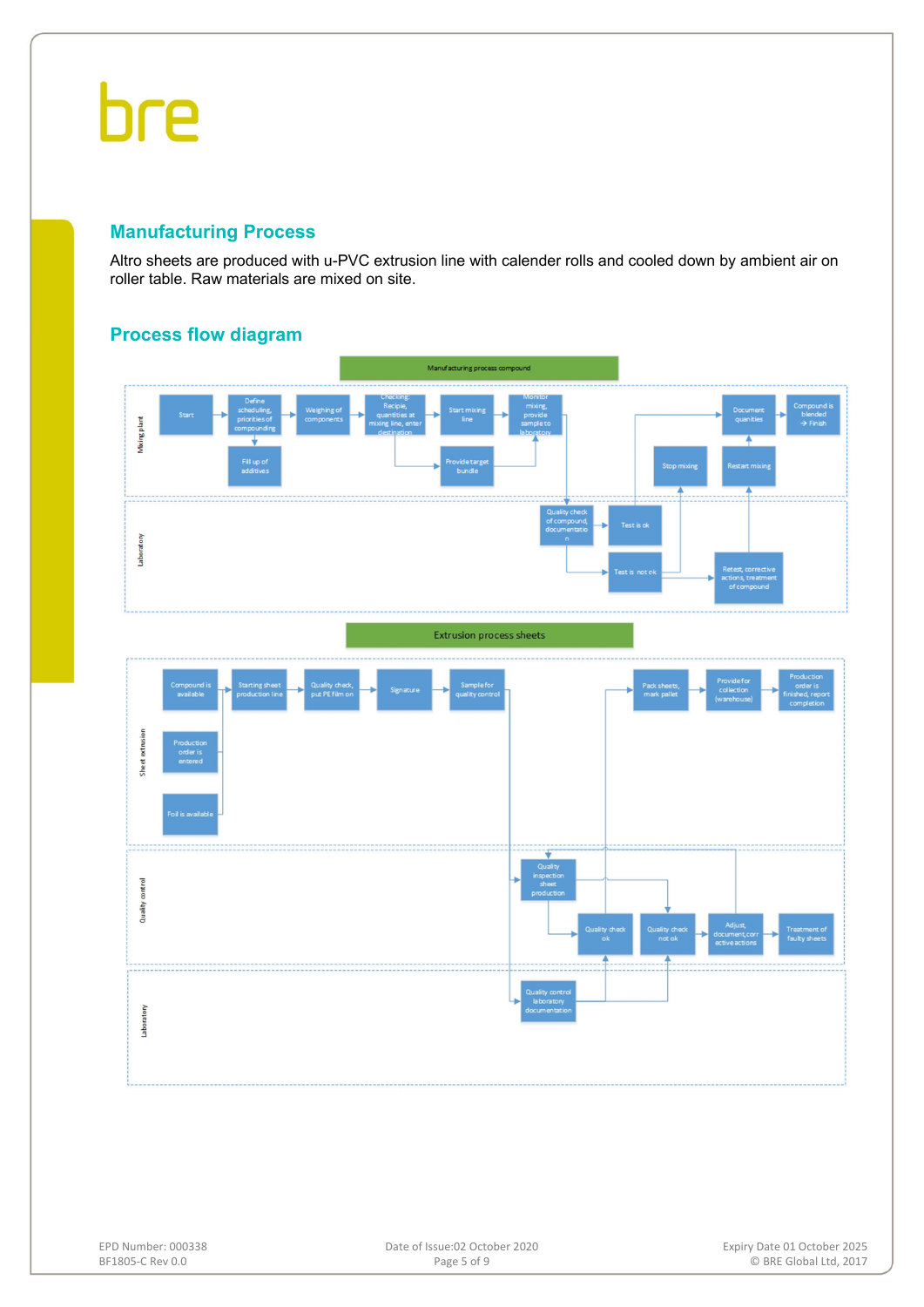# **Life Cycle Assessment Calculation Rules**

### **Declared / Functional unit description**

The declared unit is 1kg of Altro Whiterock Satins, Altro Whiterock White, Altro Whiterock Chameleon, Altro Walls Designs and Altro Fortis Titanium PVCu Walls Sheet

### **System boundary**

This is a cradle-to-gate EPD, reporting all production life cycle stages (modules A1 to A3) in accordance with EN 15804:2012+A1:2013.

### **Data sources, quality and allocation**

This is a cradle-to-gate LCA, reporting all production life cycle stages of modules A1 to A3 in accordance with EN 15804:2012+A1:2013. No inputs or outputs have been excluded and all raw materials, packaging and transport, energy, water use and wastes, are included, except for direct emissions to air, water and soil, which are not measured.

Altro PVCu Walls Sheet is a u-PVC wall cladding and wall protection solution range. The range includes Altro Whiterock Satins, Altro Whiterock White, Altro Whiterock Chameleon, Altro Walls Designs and Altro Fortis Titanium. Altro PVCu Walls Sheet products are produced at 2.5 mm (3.6 kg/m2).

The products are manufactured on behalf of Altro by a third-party manufacturer in Germany. The data supplied relates to the German site. The site manufactures other products in addition to the Altro PVCu Walls Sheet and allocated values for energy, water, waste and wastewater have been allocated on mass basis as a percentage of total site production. The two exceptions are sheet extrusion energy and LPG which are allocated on mass basis as a percentage of sheet production only.

Secondary data has been drawn from the BRE LINA database v2.0.61 and the background LCI datasets are based on ecoinvent v3.2.

### **Cut-off criteria**

No inputs or outputs have been excluded. All raw materials and packaging inputs, plus their transport, process and general energy and water use, production and non-production waste, have been included, except for direct emissions to air, water and soil, which are not measured.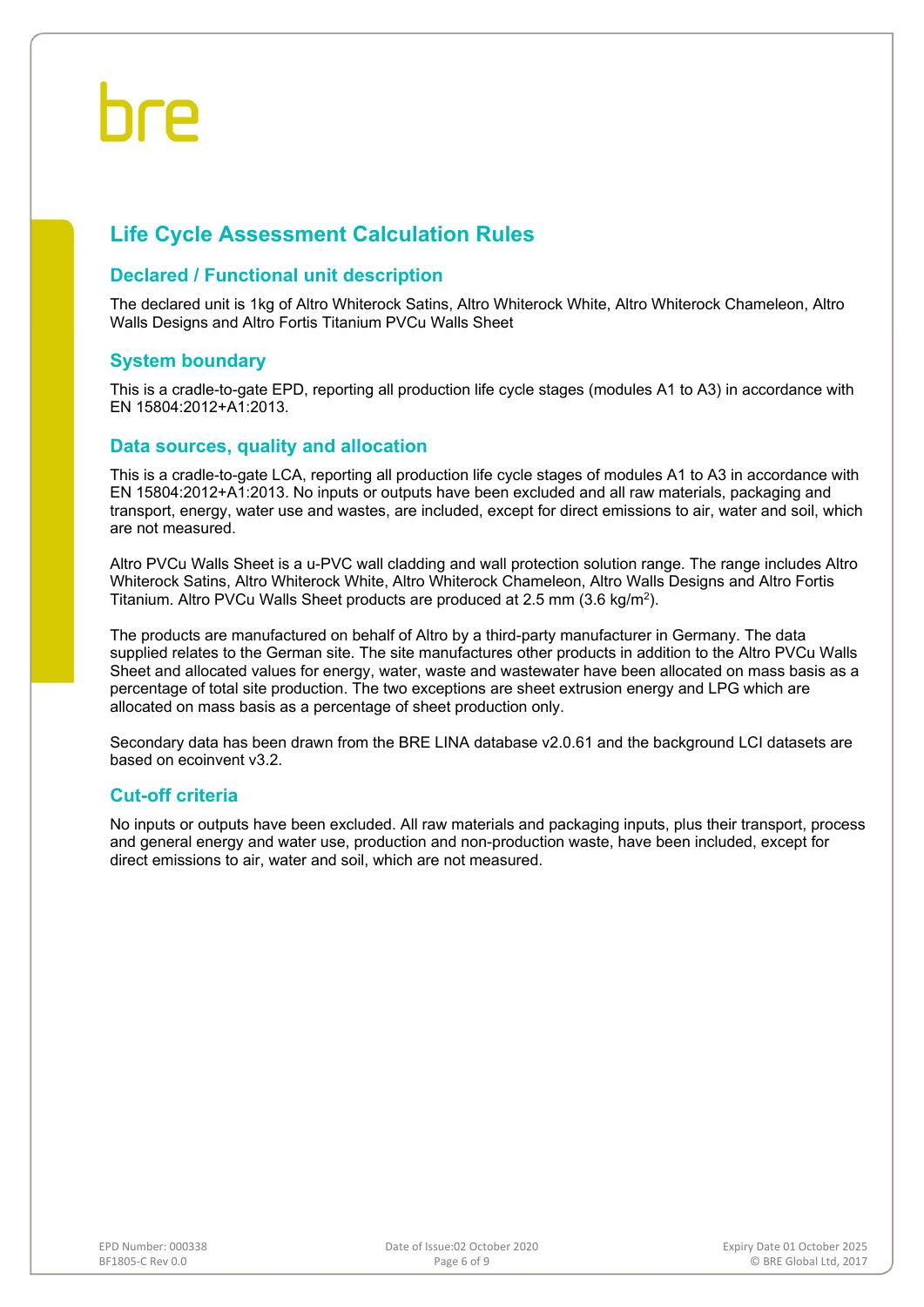# פחר

# **LCA Results**

The results per declared unit (1 kg) of the Altro PVCu Walls Sheet for the declared modules can be found in the following tables.

(MND = module not declared; MNR = module not relevant; INA = indicator not assessed; AGG = aggregated)

#### **Parameters describing environmental impacts**

|               | .                           |                |                              |                     |                              |                                              |                                           |                 |                                |
|---------------|-----------------------------|----------------|------------------------------|---------------------|------------------------------|----------------------------------------------|-------------------------------------------|-----------------|--------------------------------|
|               |                             |                | <b>GWP</b>                   | <b>ODP</b>          | AP                           | EP                                           | <b>POCP</b>                               | <b>ADPE</b>     | <b>ADPF</b>                    |
|               |                             |                | kg CO <sub>2</sub><br>equiv. | kg CFC 11<br>equiv. | kg SO <sub>2</sub><br>equiv. | kg (PO <sub>4</sub> ) <sup>3</sup><br>equiv. | kgC <sub>2</sub> H <sub>4</sub><br>equiv. | kg Sb<br>equiv. | MJ, net<br>calorific<br>value. |
| Product stage | Raw material<br>supply      | A <sub>1</sub> | <b>AGG</b>                   | <b>AGG</b>          | <b>AGG</b>                   | <b>AGG</b>                                   | <b>AGG</b>                                | <b>AGG</b>      | <b>AGG</b>                     |
|               | Transport                   | A2             | <b>AGG</b>                   | <b>AGG</b>          | <b>AGG</b>                   | <b>AGG</b>                                   | <b>AGG</b>                                | <b>AGG</b>      | AGG                            |
|               | Manufacturing               | A <sub>3</sub> | <b>AGG</b>                   | <b>AGG</b>          | <b>AGG</b>                   | <b>AGG</b>                                   | <b>AGG</b>                                | <b>AGG</b>      | AGG                            |
|               | Total (of product<br>stage) | $A1-3$         | $2.32E + 00$                 | 7.96E-08            | 9.17E-03                     | 2.72E-03                                     | 2.84E-03                                  | 1.29E-05        | $5.72E + 01$                   |

GWP = Global Warming Potential;

ODP = Ozone Depletion Potential;

AP = Acidification Potential for Soil and Water;

EP = Eutrophication Potential;

POCP = Formation potential of tropospheric Ozone; ADPE = Abiotic Depletion Potential – Elements; ADPF = Abiotic Depletion Potential – Fossil Fuels.

| Parameters describing resource use, primary energy |                             |                |             |             |             |              |              |              |  |  |
|----------------------------------------------------|-----------------------------|----------------|-------------|-------------|-------------|--------------|--------------|--------------|--|--|
|                                                    |                             |                | <b>PERE</b> | <b>PERM</b> | <b>PERT</b> | <b>PENRE</b> | <b>PENRM</b> | <b>PENRT</b> |  |  |
|                                                    |                             | <b>MJ</b>      | <b>MJ</b>   | <b>MJ</b>   | <b>MJ</b>   | <b>MJ</b>    | <b>MJ</b>    |              |  |  |
|                                                    | Raw material<br>supply      | A <sub>1</sub> | <b>AGG</b>  | <b>AGG</b>  | <b>AGG</b>  | <b>AGG</b>   | <b>AGG</b>   | <b>AGG</b>   |  |  |
|                                                    | Transport                   | A <sub>2</sub> | <b>AGG</b>  | <b>AGG</b>  | <b>AGG</b>  | <b>AGG</b>   | <b>AGG</b>   | <b>AGG</b>   |  |  |
| Product stage                                      | Manufacturing               | A <sub>3</sub> | <b>AGG</b>  | <b>AGG</b>  | <b>AGG</b>  | <b>AGG</b>   | <b>AGG</b>   | <b>AGG</b>   |  |  |
|                                                    | Total (of product<br>stage) | $A1-3$         | 4.05E+00    | 7.27E-05    | 4.05E+00    | $6.55E + 01$ | $1.84E + 01$ | 8.39E+01     |  |  |

PERE = Use of renewable primary energy excluding renewable primary energy used as raw materials;

PENRE = Use of non-renewable primary energy excluding nonrenewable primary energy resources used as raw materials; PENRM = Use of non-renewable primary energy resources used

PERM = Use of renewable primary energy resources used as raw materials;

PERT = Total use of renewable primary energy resources;

as raw materials;

PENRT = Total use of non-renewable primary energy resource.

#### **Parameters describing resource use, secondary materials and fuels, use of water**

|                             | .                           |                | .            |                                  |                                                                                                                                                                                                                                          |                |
|-----------------------------|-----------------------------|----------------|--------------|----------------------------------|------------------------------------------------------------------------------------------------------------------------------------------------------------------------------------------------------------------------------------------|----------------|
|                             |                             |                |              | <b>RSF</b>                       | <b>NRSF</b>                                                                                                                                                                                                                              | <b>FW</b>      |
|                             |                             |                | kg           | <b>MJ</b><br>net calorific value | <b>MJ</b><br>net calorific value                                                                                                                                                                                                         | m <sup>3</sup> |
|                             | Raw material<br>supply      | A <sub>1</sub> | AGG          | AGG                              | AGG                                                                                                                                                                                                                                      | AGG            |
|                             | Transport                   | A2             | AGG          | AGG                              | AGG                                                                                                                                                                                                                                      | AGG            |
| Product stage<br>$\epsilon$ | Manufacturing               | A <sub>3</sub> | AGG          | AGG                              | <b>AGG</b>                                                                                                                                                                                                                               | AGG            |
|                             | Total (of product<br>stage) | $A1-3$         | $0.00E + 00$ | $0.00E + 00$                     | $0.00E + 00$                                                                                                                                                                                                                             | 1.68E-01       |
|                             | .<br>$\sim$                 |                |              | $\cdots$                         | $\mathbf{r}$ , and the contract of the contract of the contract of the contract of the contract of the contract of the contract of the contract of the contract of the contract of the contract of the contract of the contract o<br>. . |                |

SM = Use of secondary material; RSF = Use of renewable secondary fuels; NRSF = Use of non-renewable secondary fuels; FW = Net use of fresh water.

EPD Number: 000338 **Date of Issue:02 October 2020 Expiry Date 01 October 2025 Expiry Date 01 October 2025** 

BF1805‐C Rev 0.0 **DRE Global Ltd, 2017** Page 7 of 9 **Page 7 of 9 © BRE Global Ltd, 2017**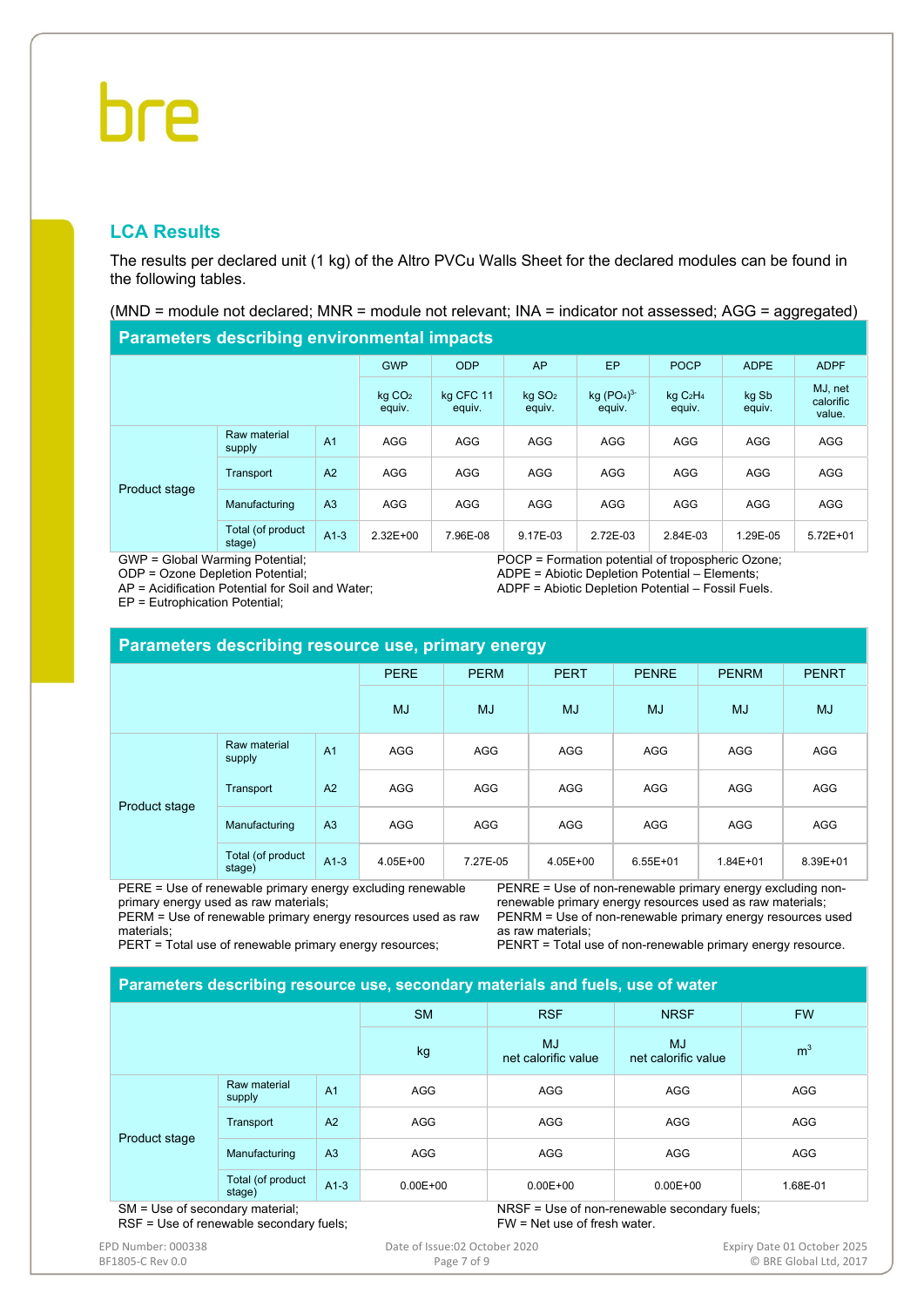#### **Other environmental information describing waste categories**

|               |                             |                | <b>HWD</b> | <b>NHWD</b> | <b>RWD</b> |
|---------------|-----------------------------|----------------|------------|-------------|------------|
|               |                             |                | kg         | kg          | kg         |
| Product stage | Raw material<br>supply      | A <sub>1</sub> | AGG        | AGG         | AGG        |
|               | Transport                   | A2             | <b>AGG</b> | <b>AGG</b>  | AGG        |
|               | Manufacturing               | A <sub>3</sub> | AGG        | AGG         | AGG        |
|               | Total (of<br>product stage) | $A1-3$         | 7.29E-02   | 2.06E-01    | 4.70E-05   |

HWD = Hazardous waste disposed;

NHWD = Non-hazardous waste disposed;

RWD = Radioactive waste disposed.

#### **Other environmental information describing output flows – at end of life**

|               |                             |                | <b>CRU</b>   | <b>MFR</b>   | <b>MER</b>   | EE.                      |
|---------------|-----------------------------|----------------|--------------|--------------|--------------|--------------------------|
|               |                             |                | kg           | kg           | kg           | MJ per energy<br>carrier |
| Product stage | Raw material<br>supply      | A <sub>1</sub> | AGG          | AGG          | <b>AGG</b>   | AGG                      |
|               | Transport                   | A2             | <b>AGG</b>   | AGG          | <b>AGG</b>   | AGG                      |
|               | Manufacturing               | A <sub>3</sub> | <b>AGG</b>   | <b>AGG</b>   | <b>AGG</b>   | <b>AGG</b>               |
|               | Total (of product<br>stage) | $A1-3$         | $0.00E + 00$ | $0.00E + 00$ | $0.00E + 00$ | $0.00E + 00$             |

CRU = Components for reuse; MFR = Materials for recycling;

MER = Materials for energy recovery; EE = Exported energy.